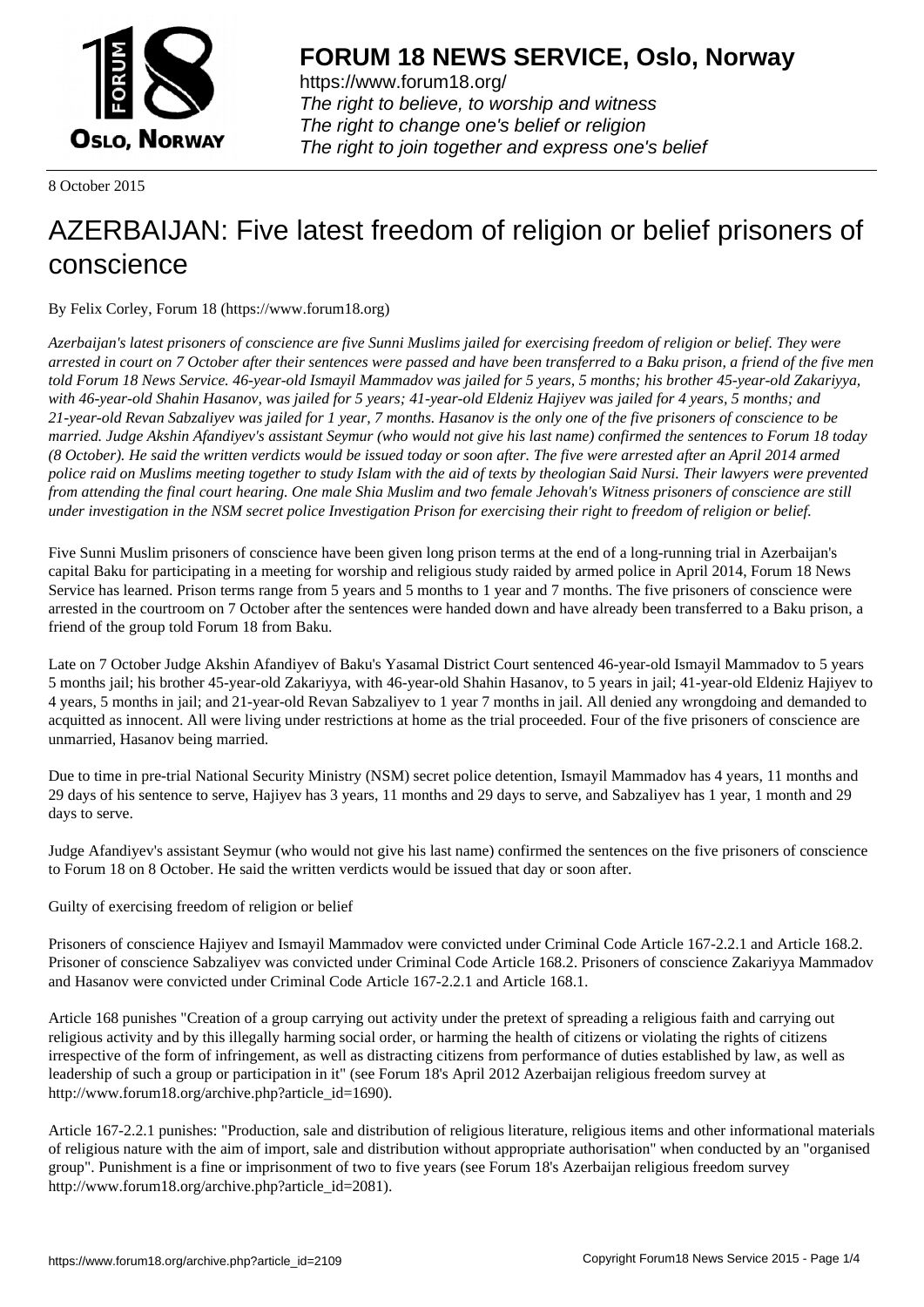No official at the State Committee for Work with Religious Organisations in Baku was prepared to comment to Forum 18 on 8 October about the prison terms handed down to punish the five for attending a meeting for worship and religious study.

The jailing of Muslim and Jehovah's Witness prisoners of conscience for their beliefs is part of a widespread government crackdown against people exercising their human rights, including opposition politicians, human rights defenders, and lawyers. Among the imprisoned lawyers is Intigam Aliyev, who was representing Sunni Muslim Zeka Miragayev whose home was raided and religious books confiscated (see F18News 3 June 2015 http://www.forum18.org/archive.php?article\_id=1964). In April 2015 Aliyev received a prison sentence of 7 and a half years on charges widely thought to be false.

The most recent prisoners of conscience jailed before today for exercising freedom of religion or belief were five Sunni Muslims jailed for selling religious books and other religious items without state permission. Eyvaz Mammadov was jailed on 11 August for nine months (see F18News 11 August 2015 http://www.forum18.org/archive.php?article\_id=2088). Imam Mubariz Qarayev, Salim Qasimov, Azad Qafarov and Habibullah Omarov were jailed for between six and 15 months in early July (see F18News 13 July 2015 http://www.forum18.org/archive.php?article\_id=2080). All five prisoners of conscience are connected with the Sunni Lezgin Mosque in Baku's Old City, which the government intends to forcibly close – like many other Sunni mosques it has closed (see F18News 14 May 2015 http://www.forum18.org/archive.php?article\_id=2061).

Among the many other prisoners of conscience are human rights defenders Arif and Leyla Yunus, who have both for months been denied by the regime the urgent medical care they need. Arif is an analyst who among other issues studied the role of religion in society. His wife Leyla was before her own jailing as a prisoner of conscience co-responsible for documenting the regime's prisoners of conscience, including those jailed for exercising freedom of religion or belief (see Forum 18's Azerbaijan religious freedom survey http://www.forum18.org/archive.php?article\_id=2081).

## Lawyers prevented from being present

The last day of the trial at Baku's Yasamal District Court was expected to be 5 October. However, court officials phoned to say the final hearing would be held not on 5 but on 7 October, friends of the five prisoners of conscience told Forum 18. None of the four lawyers for the defendants was able to attend that day, as they had other cases.

"We think this was done specially to prevent the lawyers being present," the lawyer for four of the five latest prisoners of conscience, Asabali Mustafayev, told Forum 18 from Baku on 8 October. "I am preparing a complaint about this."

Judge Afandiyev was not available when Forum 18 called on 8 October, according to his assistant Seymur. He said he did not know why the date of the final hearing had been suddenly changed from 5 to 7 October.

About 50 of the prisoners of consciences' friends tried to attend the final hearing. At earlier hearings about 25 were allowed in. However, court officials prevented all but four into the courtroom, citing "technical problems", the men's friends complained to Forum 18. One of those allowed in was Hasanov's adult son. The others had to wait in the court building as the final hearing proceeded.

Judge Afandiyev's assistant Seymur told Forum 18 he did not know why only a small number of people had been allowed into the courtroom for the final hearing.

## Official attitudes harshening?

"No-one expected prison terms," the lawyer Mustafayev told Forum 18. "Of course we're going to appeal."

However, he indicated that a 19 September raid on another Sunni Muslim meeting in Baku to study the works of the late Turkish Muslim theologian Said Nursi, and subsequent punishments, might have been a signal that officials had harshened their attitude. He also pointed to comments by a Deputy Chair of the State Committee that Nursi's works are banned in Azerbaijan and that censorship will be harshened (see F18News 1 October 2015 http://www.forum18.org/archive.php?article\_id=2107).

Following the 19 September raid, two Turkish visitors were deported, while five local people were fined, among them the now-imprisoned Zakariyya Mammadov (see F18News 29 September 2015 http://www.forum18.org/archive.php?article\_id=2106). Many books, including works by Nursi, the Old Testament used by Jews and Christians, and Jehovah's Witness texts are banned under Azerbaijan's censorship regime (see Forum 18's Azerbaijan religious freedom survey http://www.forum18.org/archive.php?article\_id=2081).

A friend of the five prisoners of conscience also indicated that attitudes had recently changed. "I attended all the court hearings over nearly a year," the friend told Forum 18 from Baku on 8 October. "All the court hearings were proper and we had no complaints – until a month or two ago, when the attitude of the judge changed."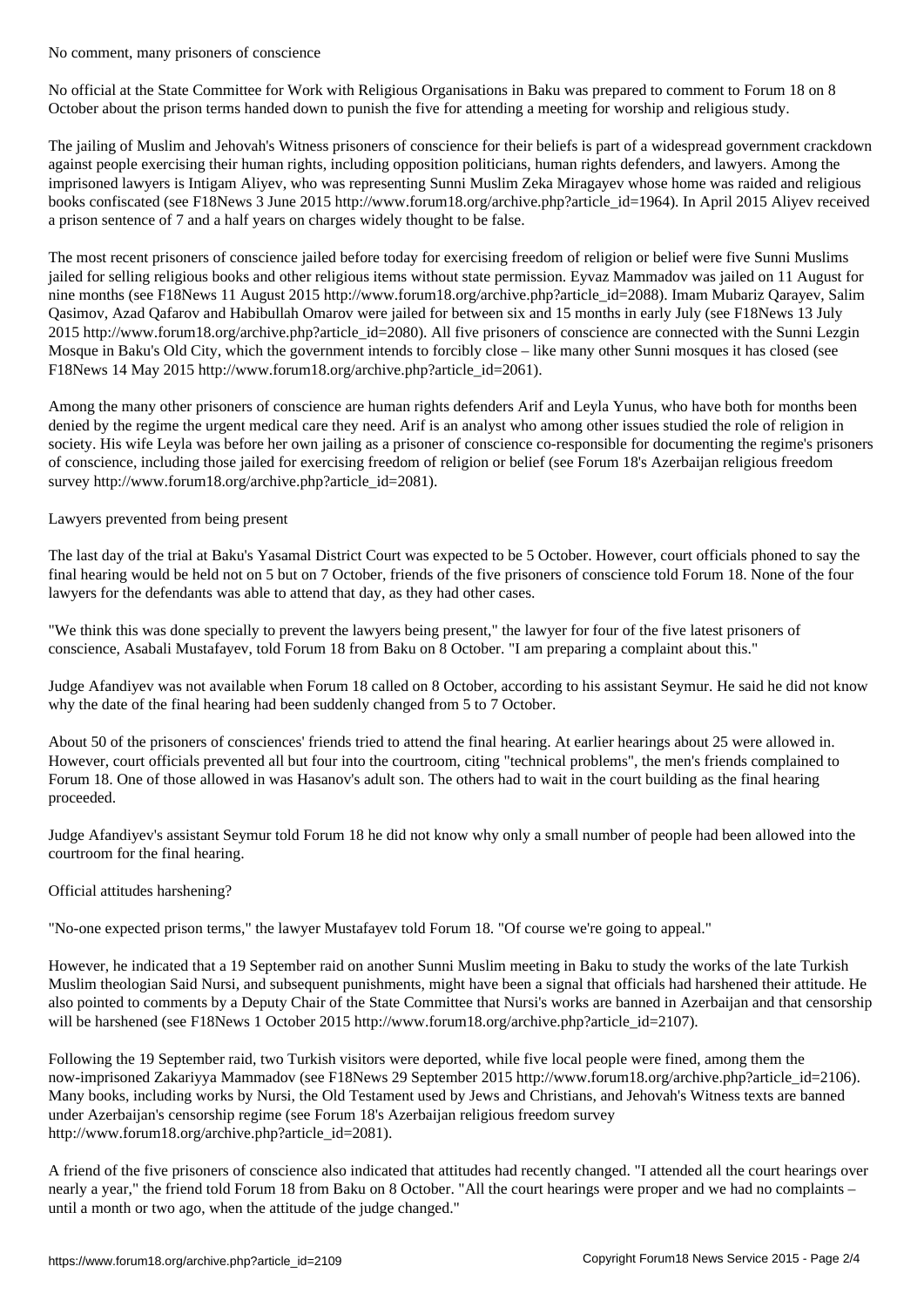"These men didn't commit the crimes they were accused of," Sabzaliyev's lawyer Yalchin Imanov told Caucasian Knot news website on 7 October. "Said Nursi's teaching is not banned in Azerbaijan. The accused violated no-one's rights." He said they simply met in a home, discussed religious issues and did not incite anyone to commit any crimes. He said they were punished for their religious faith.

## Raid, fines, detentions

The process that led to the jailing of Azerbaijan's five latest prisoners of conscience began with an April 2014 armed police raid on a home in Baku's Yasamal District. Police detained and violently questioned all those present and confiscated religious literature (see F18News 16 April 2014 http://www.forum18.org/archive.php?article\_id=1948). Also, property was apparently stolen by police (see F18News 28 April 2014 http://www.forum18.org/archive.php?article\_id=1952). The NSM secret police beat up at least one Muslim in a bid to gain "evidence" for their case, and nine Muslims including Sabzaliyev who attended the meeting were fined the equivalent of nearly four months' average wages (see F18News 8 May 2014 http://www.forum18.org/archive.php?article\_id=1956).

Three of the five prisoners of conscience in the criminal trial - Hajiyev, Ismayil Mammadov and Sabzaliyev - spent up to five months in detention in the NSM secret police Investigation Prison in Baku before being transferred to house arrest in September 2014 (see F18News 22 September 2014 http://www.forum18.org/archive.php?article\_id=1999).

Transfer to prison

After Judge Afandiyev delivered his verdict orally in the evening of 7 October, the five men were arrested in the courtroom. Officers then took them out of the court by a back door so that they did not pass through the group of their friends waiting in the court building and took them away in cars to Kurdakhani Investigation Prison in north-eastern Baku. The prison address is:

AZ-1104, Baki shahari

Sabunchu rayonu

Zabrat-2 qasabasi

Baki Istintaq tacridxanasi

Azerbaijan

Lawyer Mustafayev told Forum 18 he would seek permission to visit the prisoners on 9 October.

Three NSM freedom of religion or belief prisoners of conscience

Three other prisoners of conscience – one male Shia Muslim, two female Jehovah's Witnesses - are under investigation in Baku's NSM secret Police Investigation Prison, for exercising their right to freedom of religion or belief.

The 43-year-old imprisoned Shia Muslim prisoner of conscience Jeyhun Jafarov was arrested on 10 March on treason charges for being a translator of Islamic works and making public broadcasts. He has been held at the NSM secret police Investigation Prison in Baku since his arrest. The NSM secret police is investigating him on a charge of treason under Criminal Code Article 274. If tried and convicted, he faces imprisonment of between 12 years and life (see F18News 14 May 2015 http://www.forum18.org/archive.php?article\_id=2061).

The 9 July extension to his pre-trial detention means that the NSM secret police can hold Jafarov until 11 November (see F18News 10 July 2015 http://www.forum18.org/archive.php?article\_id=2079).

Two female Jehovah's Witness prisoners of conscience, 54-year-old Irina Zakharchenko and 37-year-old Valida Jabrayilova, were arrested in February 2015 to punish them for talking to residents near their homes about their faith in December 2014. They have been held in the prison since their arrests. A Baku court on 4 September 2015 extended their pre-trial detention once more until 17 December, the last time such an extension is allowed (see F18News 9 September 2015 http://www.forum18.org/archive.php?article\_id=2098).

"Both women are in significantly worse health and have got thinner, especially Irina," Jehovah's Witnesses told Forum 18 from Baku on 29 September. Zakharchenko has been assessed as being 80 percent disabled because of severe arthritis and a previous injury to her right leg.

The two women are being investigated under Criminal Code Article 167-2.2.1. This punishes: "Production, sale and distribution of religious literature, religious items and other informational materials of religious nature with the aim of import, sale and distribution